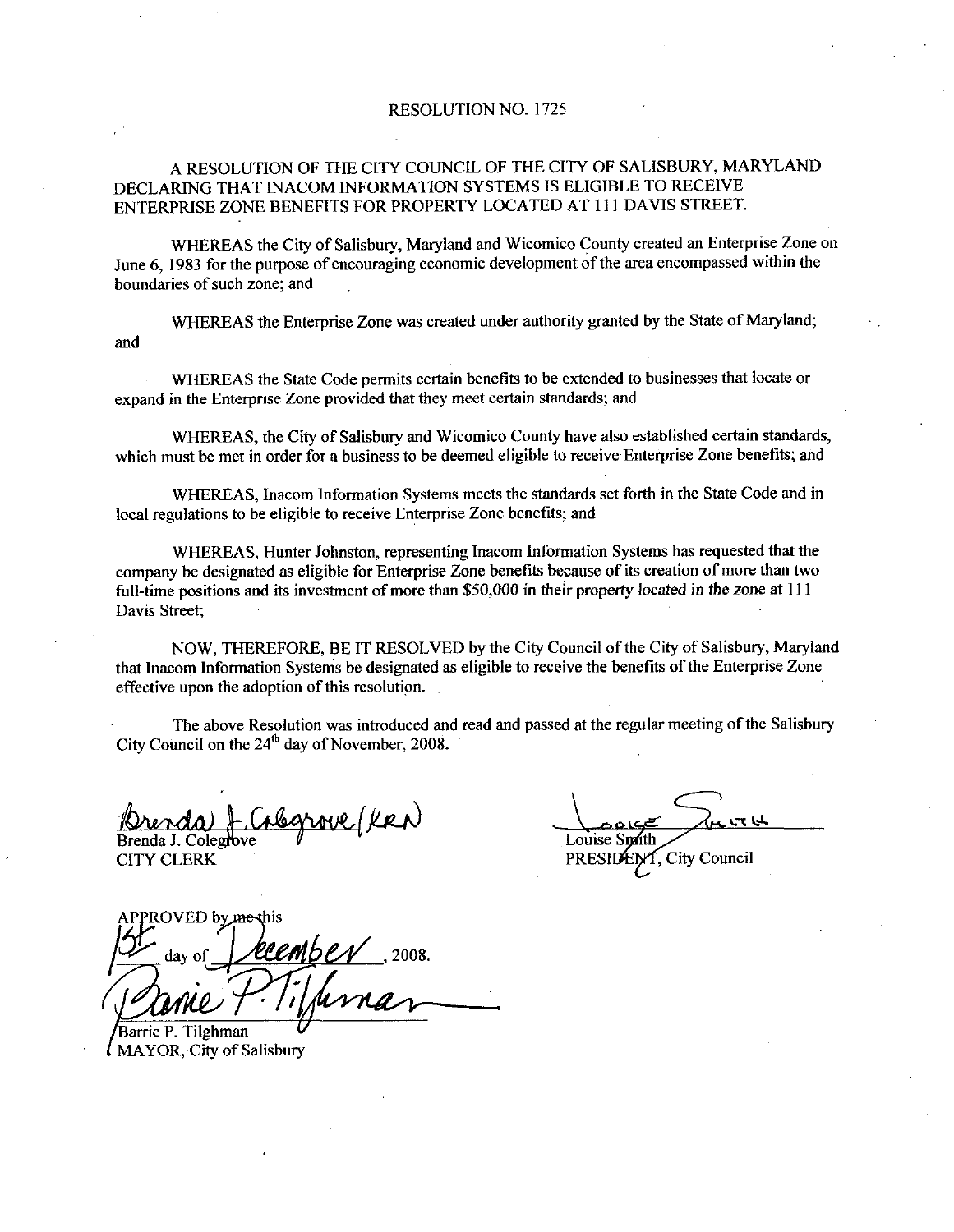### INTER

| the contract of the contract of |  |  |  |
|---------------------------------|--|--|--|
|                                 |  |  |  |
|                                 |  |  |  |
|                                 |  |  |  |
| OFFICE                          |  |  |  |
|                                 |  |  |  |

# MEMO

# Office of the Mayor

To: City Council From: John R. Pick **Subject:** Enterprise Zone Eligibility – Inacom Information Systems Date: November 18, 2008

Attached is a copy of the application requesting Enterprise Zone designation for Inacom Information Systems from Hunter Johnston. I have reviewed this application and, to the best of my knowledge, this establishment meets all of the qualifications to be so designated. This property is located within the bound my knowledge, this establishment meets all of the qualifications to be so designated. This property is located within the boundaries of the City's Enterprise Zone, created more than two<br>full-time positions and has invested more than \$50,000 since locating in the Enterprise Zone.

<sup>1</sup> recommend that the City Council adopt the attached resolution designating Inacom Information Systems located at 111 Davis Street eligible to receive the benefits of the Enterprise Zone

The Mayor concurs with this recommendation

As a reminder, companies that are declared eligible for enterprise zone benefits are able to receive both income tax and property tax benefits for ten years. The purpose of this program is to encourage industries to locate in areas identified as enterprise zones and to reinvest in such properties

stm

cc: Mayor Tilghman Brenda Colegrove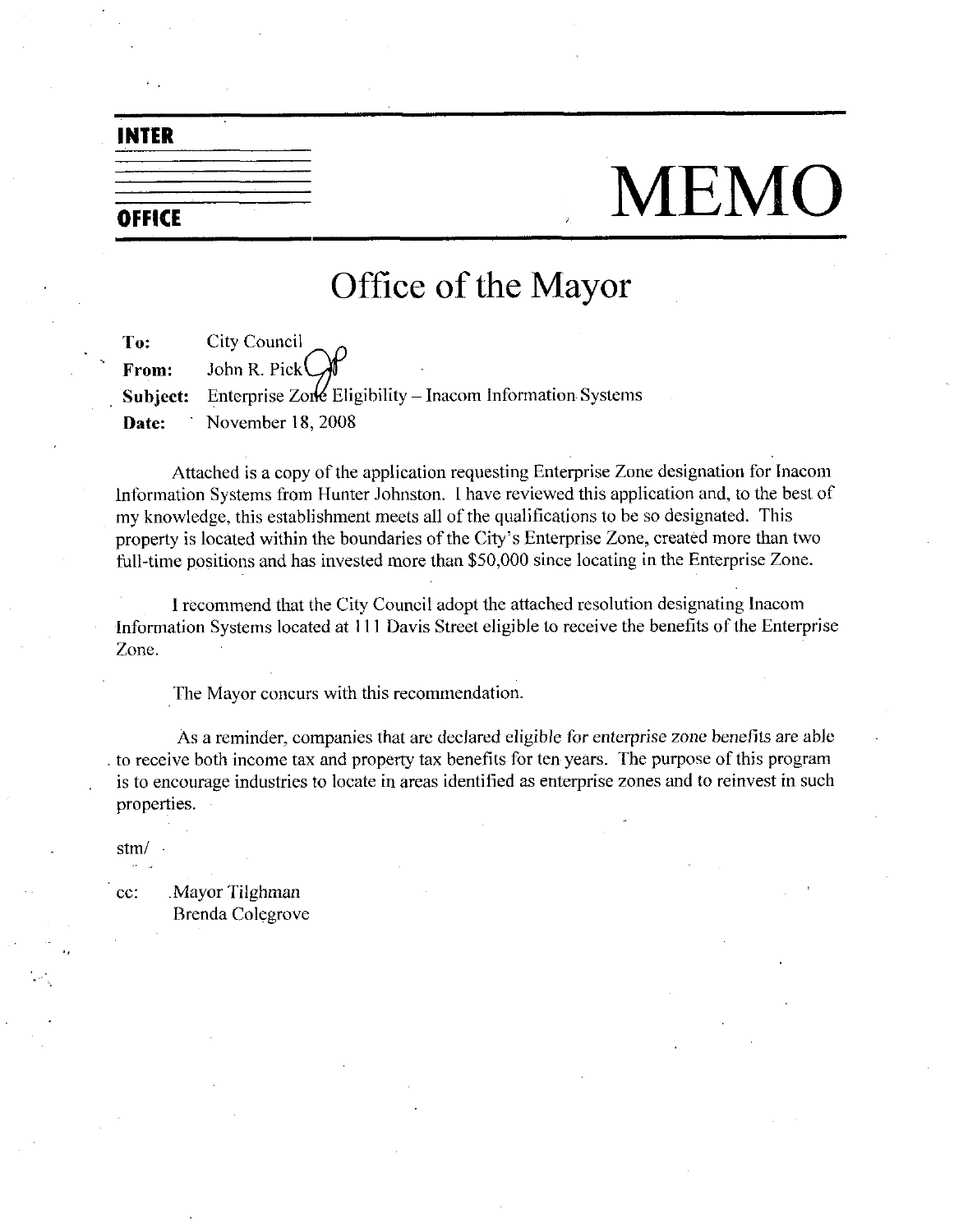# REQUEST FOR STATE ENTERPRISE ZONE QUALIFICATION IN THE CITY OF SALISBURY

This application allows us to determine whether or not your business is eligible to receive Enterprise Zone benefits. Please return the application to:

> John R. Pick, Executive Officer City of Salisbury 125 North Division Street Salisbury, MD 21801-4940

If determined eligible, you will receive a letter confirming this determination from the City of Salisbury. Keep the letter as proof of your Enterprise Zone certification.

| <b>GENERAL INFORMATION NEEDED:</b>                    |
|-------------------------------------------------------|
| NAME OF Ingcom Information Systems                    |
| CONTACT HUM Johnsten PHONE: 410-543-8200              |
| PRESENT<br>LOCATION: 111 Davis St. Salisbury MD 21804 |
| TYPE OF<br>BUSINESS: Compuls                          |
| FEDERAL TAX ID NO. $52 - 1246247$ SIC CODE:           |
| HOW LONG IN THIS LOCATION: $\frac{3}{1000}$ months    |

RECEIVED NOV 0 4 2008

 $\epsilon$